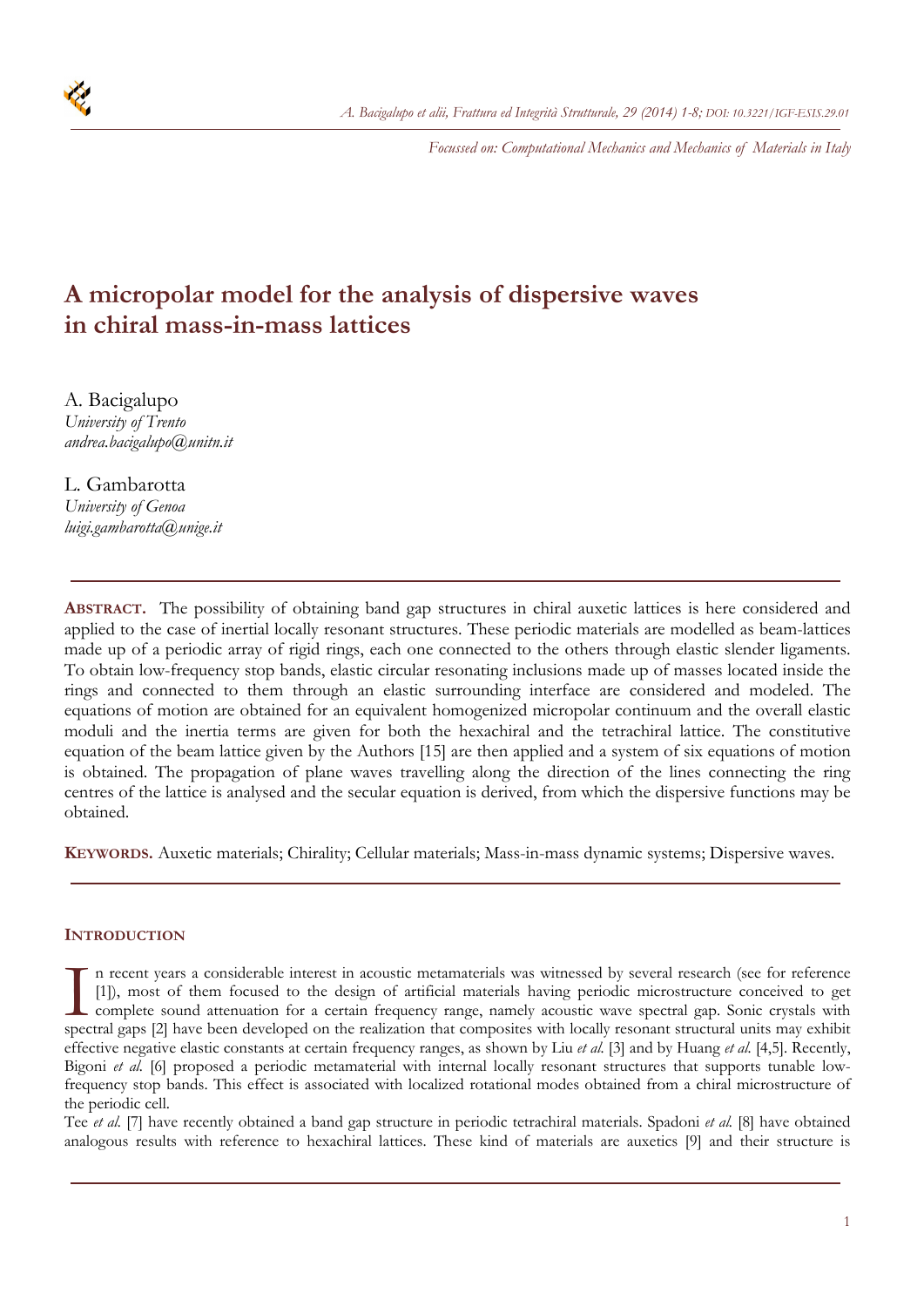

characterized by a periodic array of the rings connected by four or six elastic ligaments. Lakes [10], with reference to the planar isotropic case of hexachiral lattice, proposed this microstructure geometry firstly. Later Prall and Lakes [11] showed for this material a Poisson's ratio of -1 under the hypothesis of ignoring the axial strain of the ligaments. Further studies on the homogenization of hexachiral auxetic materials have been carried out by Spadoni and Ruzzene [12] and by Liu *et al.* [13]. Liu *et al.* [14] proposed a hexachiral metacomposite by integrating a two-dimensional hexachiral lattice with elastic resonating inclusions to obtain low-frequency band gap. This metacomposite has been analysed through a numerical model where the ligaments are modelled as multi-beam elements and the inclusions as a two dimensional FEM model.

In this paper, hexa- and tetra-chiral beam lattices are considered having local resonators at the nodes of the periodic array. The model is developed in closed-form and is based on a micropolar homogenization of the lattice. This approach partially relies on the results by Bacigalupo and Gambarotta [15], which developed and compared the results from the micropolar and a second displacement gradient homogenization for both the hexachiral and the tetrachiral periodic cells in order to evaluate the validity limits of the beam lattice model.

The possibility of obtaining band gap structures in chiral auxetic lattices is here considered and applied to the case of inertial locally resonant structures. These structures are obtained following Huang *et al.* [4] and Liu *et al.* [14], by the insertion of a circular mass connected through an elastic surrounding interface to each ring of the microstructure. The equations of motion are given within a micropolar continuum model and the overall elastic moduli and the inertia terms are obtained for both the hexachiral and the tetrachiral lattice. The constitutive equation of the beam lattice given in [15] are then applied and a system of six equations of motion is obtained. The propagation of plane waves travelling along the direction of the lines connecting the ring centres of the lattice is analysed and the secular equation is derived, from which the dispersive functions may be obtained.



Figure 1: (a) Hexachiral lattice; (b) tetrachiral lattice.

## **CHIRAL MASS-IN-MASS PERIODIC MATERIAL: MICROPOLAR HOMOGENIZATION**

he periodic materials shown in Figure 1 are considered as beam-lattices made up of a periodic array of rigid rings, each one connected to the others through *n* elastic slender ligaments rigidly connected to the rings. In Figure 2.a the periodic hexachiral cell (*n*=6) is shown, while in Figure 1.b is shown the tetrachiral cell (*n*=4). Each ligament is the periodic materials shown in Figure 1 are considered as beam-lattices made up of a periodic array of rigid rings, each one connected to the others through *n* elastic slender ligaments rigidly connected to the rings. In d and Young's modulus  $E<sub>c</sub>$ . Both the ligaments and the rings have mass density  $\rho<sub>c</sub>$ , so that the mass and the rotation inertia of the rings are  $M_1 = 2\pi \rho_f r t$  and  $J_1 = M_1 r^2$ , respectively. The two dimensional composite materials are auxetic. The hexachiral lattice is isotropic and its Poisson's ratio becomes negative when increasing the chirality angle  $\beta$ . On the other hand, the tetrachiral material is strongly anisotropic and presents a directional dependency of the chirality on the direction of the applied stress, as shown in [15].

To obtain low-frequency stop bands, a metamaterial inclusion consisting of a softly heavy disk is located inside the ring as shown in Figure 3.a. This inclusion plays the role of low-frequency resonator with mass and rotation inertia denoted with M<sub>2</sub> and  $J_2$ , respectively. The motion of the rigid ring of the beam lattice is denoted by the displacement vector **u** and the rotation  $\phi$ , respectively (see Figure 3.b), while the motion of the mass of the resonator is denoted by the displacement vector **v** and the rotation  $\theta$  (see Figure 3.c).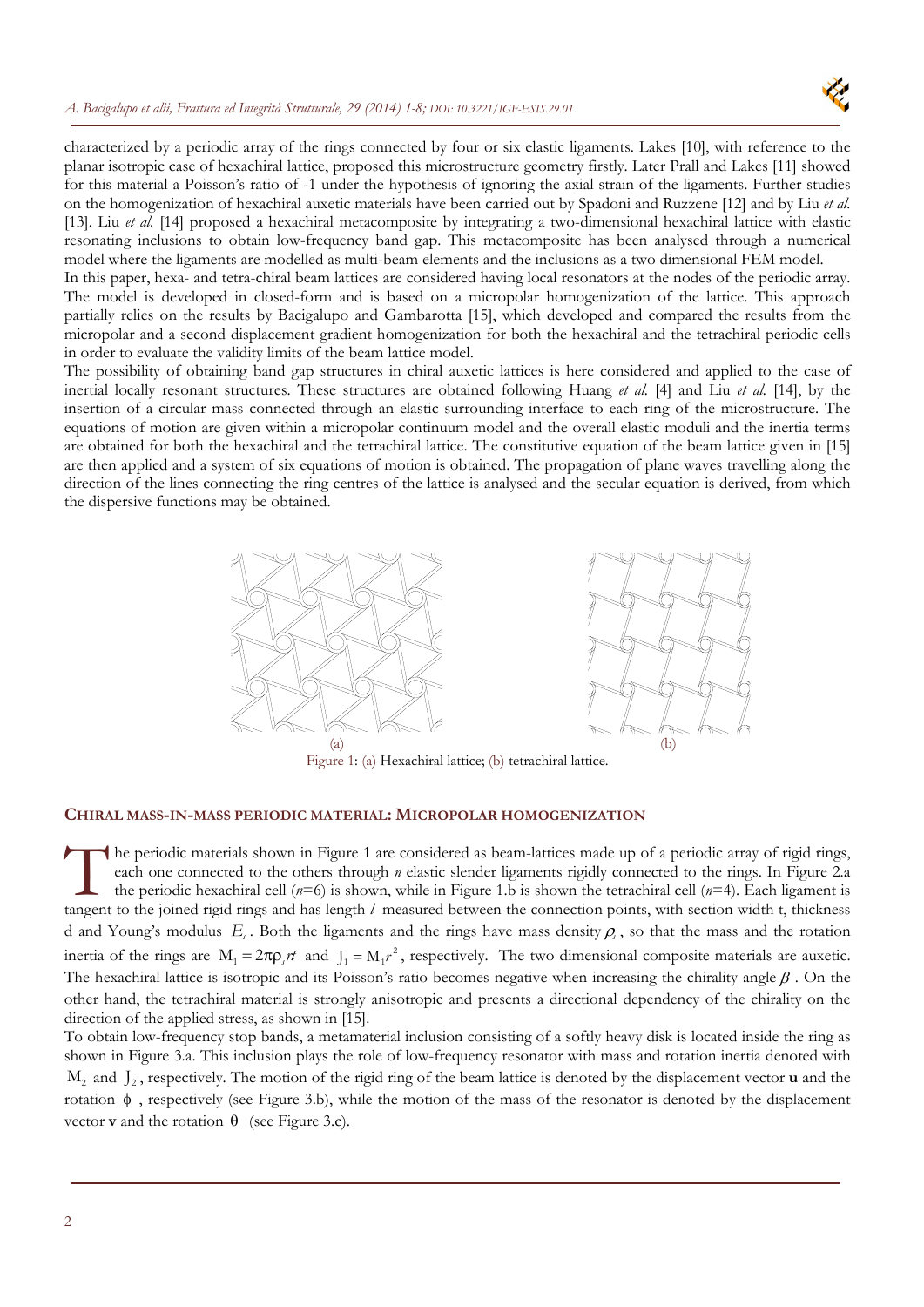

Figure 2: Periodic cell of the (a) hexachiral lattice; (b) tetrachiral lattice.



Figure 3: (a) Internal mass with external elastic thick layer; (b) rigid ring and related dofs; (c) internal mass and related dofs.

A soft elastic interface connects the internal mass to the rigid ring. To get a simplified formulation, the constitutive equation of the interface is assumed in the form

$$
\mathbf{f} = -k_d (\mathbf{v} - \mathbf{u}), \quad \mathbf{c} = -k_\theta (\theta - \phi) \tag{1}
$$

**f** being the force exerted by the rigid ring on the internal mass and c the corresponding couple (see Figure 4). The parameters  $k_d$  and  $k_\theta$  are the isotropic translational stiffness and the rotational stiffness, respectively.



Figure 4: Contact force and couple between the rigid ring and the internal mass.

The lattice model is here approximated as a micropolar continuum model resulting from a homogenization process based on the macro-homogeneity criterion, involving both the total potential energy and the kinetic energy through the Hamilton principle (see [13, 16] for reference). The equations of motion for the homogenized beam-lattice are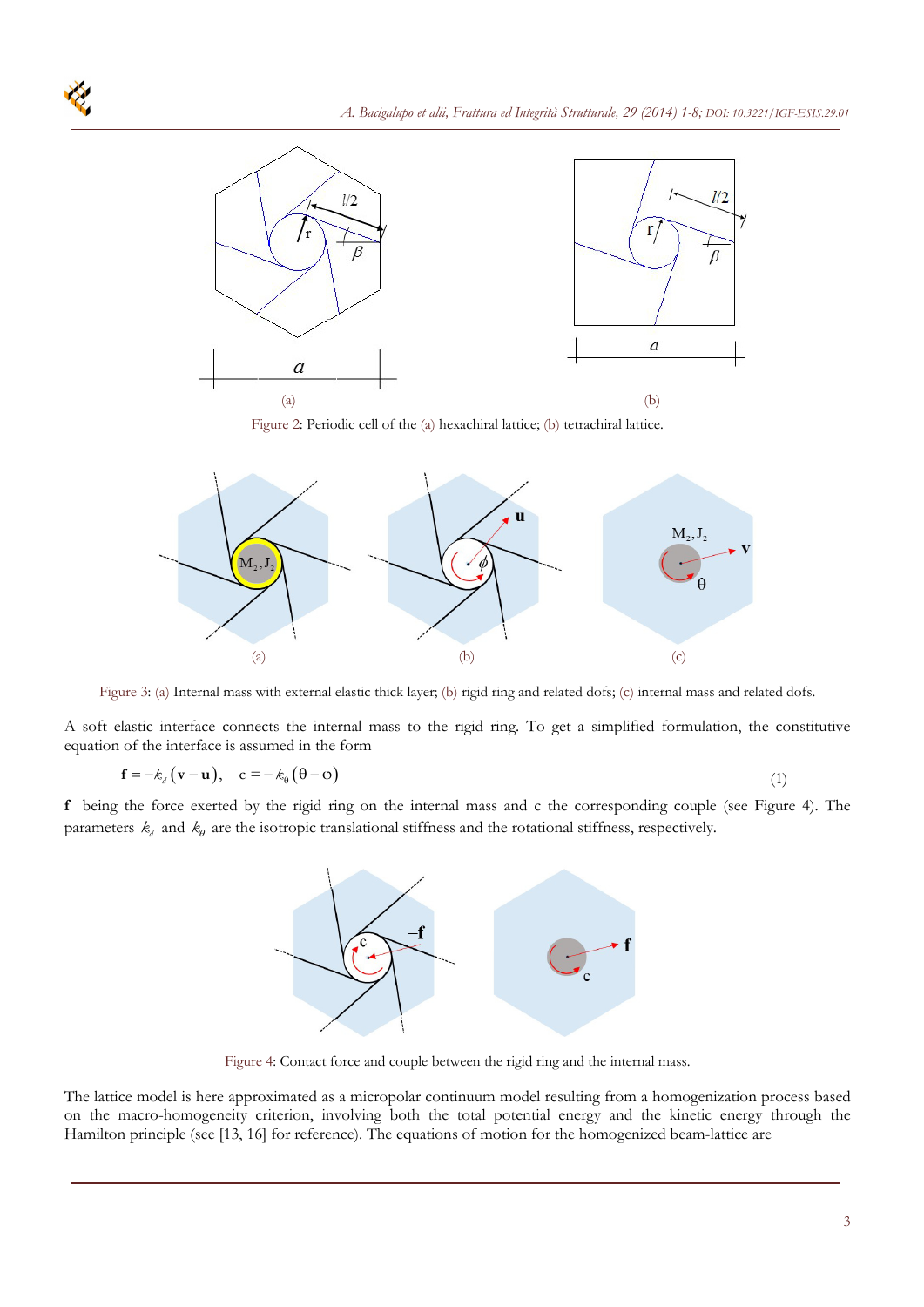

where the stiffnesses  $\hat{k}_d = k_d / A_{cell}$  and  $\hat{k}_0 = k_0 / A_{cell}$  are introduced,  $A_{cell}$  being the area of the periodic cell, together with the mass densities  $\rho_1 = M_1 / A_{\text{cell}}$  and  $\rho_2 = M_2 / A_{\text{cell}}$ , and the micro-inertia terms  $I_1 = \frac{J_1}{A_{\text{cell}}}$  and  $I_2 = \frac{J_2}{A_{\text{cell}}}$ , respectively. In Eq. (2)  $\sigma_{ij}$  and  $m_i$  are the overall stress components, namely the asymmetric stress components and the microcouples, respectively. In case of hexachiral lattice, one obtains  $A_{cell} = 2\sqrt{3}l^2/\cos^2\beta$  and the following inertial parameters are obtained

$$
\rho_1 = \frac{\sqrt{3}\pi}{24} \rho_s \delta \sin(2\beta)
$$
  
\n
$$
I_1 = \frac{\sqrt{3}\pi}{24} \rho_s \delta l^2 \tan \beta \sin^2 \beta
$$
  
\n
$$
\rho_2 = \frac{M_2}{A_{\text{cell}}} = \frac{\sqrt{3}\pi}{24} \rho_s \sin^2 \beta
$$
  
\n
$$
I_2 = \frac{J_2}{A_{\text{cell}}} = \frac{\sqrt{3}\pi}{192} \rho_s l^2 \sin^2 \beta \tan^2 \beta
$$

For the tetrachiral lattice one obtains  $A_{\text{cell}} = l^2 / \cos^2 \beta$  and the resulting inertia parameters are  $\rho_1 = \frac{\pi}{24} \rho_s \delta \sin(2\beta)$  $\rho_1 = \frac{\pi}{\sqrt{2}} \rho_1 \delta \sin(2\beta),$  $I_1 = \frac{\pi}{48} \rho_s \delta l^2 \sin^2 \beta$ ,  $\rho_2 = \frac{M_2}{A_{\text{all}}} = \frac{\pi}{48} \rho_i \sin^2 \beta$ *M A*  $\rho_2 = \frac{M_2}{A_{\text{all}}} = \frac{\pi}{48} \rho_i \sin^2 \beta$ ,  $I_2 = \frac{J_2}{A_{\text{all}}} = \frac{\pi}{192} \rho_i l^2 \sin^2 \beta \tan^2 \beta$  $I_2 = \frac{J_2}{I_1} = \frac{\pi}{\ln 2} \rho_i$ *A*  $=\frac{J_2}{\mu}=\frac{\pi}{2} \rho_l l^2 \sin^2 \beta \tan^2 \beta$ .

To obtain the displacement formulation of the equations of motion, the compatibility equations involving the macrostrain components  $\gamma_{11} = u_{1,1}$ ,  $\gamma_{22} = u_{2,2}$ ,  $\gamma_{12} = u_{1,2} + \phi$ ,  $\gamma_{21} = u_{2,1} - \phi$  and the curvatures  $\chi_1 = \phi_{1,1}$  and  $\chi_2 = \phi_{1,2}$  have to be considered together with the constitutive equation.

### **MICROPOLAR CONSTITUTIVE EQUATION FOR HEXA- AND TETRA-CHIRAL LATTICES**

he constitutive equation of hexachiral honeycomb corresponds to that obtained in [13, 15] and is written as follows follows

$$
\begin{bmatrix}\n\sigma_{11} \\
\sigma_{22} \\
\sigma_{13} \\
\sigma_{14} \\
\sigma_{21} \\
\sigma_{21} \\
\sigma_{21} \\
\sigma_{12} \\
\sigma_{21} \\
\sigma_{12} \\
\sigma_{21} \\
\sigma_{22} \\
\sigma_{21} \\
\sigma_{12} \\
\sigma_{22} \\
\sigma_{21} \\
\sigma_{22} \\
\sigma_{22} \\
\sigma_{21} \\
\sigma_{22} \\
\sigma_{22} \\
\sigma_{22} \\
\sigma_{21} \\
\sigma_{22} \\
\sigma_{22} \\
\sigma_{22} \\
\sigma_{22} \\
\sigma_{22} \\
\sigma_{22} \\
\sigma_{22} \\
\sigma_{22} \\
\sigma_{22} \\
\sigma_{22} \\
\sigma_{22} \\
\sigma_{22} \\
\sigma_{22} \\
\sigma_{22} \\
\sigma_{22} \\
\sigma_{22} \\
\sigma_{22} \\
\sigma_{22} \\
\sigma_{22} \\
\sigma_{22} \\
\sigma_{22} \\
\sigma_{22} \\
\sigma_{22} \\
\sigma_{22} \\
\sigma_{22} \\
\sigma_{22} \\
\sigma_{22} \\
\sigma_{22} \\
\sigma_{22} \\
\sigma_{22} \\
\sigma_{22} \\
\sigma_{22} \\
\sigma_{22} \\
\sigma_{22} \\
\sigma_{22} \\
\sigma_{22} \\
\sigma_{22} \\
\sigma_{22} \\
\sigma_{22} \\
\sigma_{22} \\
\sigma_{22} \\
\sigma_{22} \\
\sigma_{22} \\
\sigma_{22} \\
\sigma_{22} \\
\sigma_{22} \\
\sigma_{22} \\
\sigma_{22} \\
\sigma_{22} \\
\sigma_{22} \\
\sigma_{22} \\
\sigma_{22} \\
\sigma_{22} \\
\sigma_{22} \\
\sigma_{22} \\
\sigma_{22} \\
\sigma_{22} \\
\sigma_{22} \\
\sigma_{22} \\
\sigma_{22} \\
\sigma_{22} \\
\sigma_{22} \\
\sigma_{22} \\
\sigma_{22} \\
\sigma_{22} \\
\sigma_{22} \\
\sigma_{22} \\
\sigma_{22} \\
\sigma_{22} \\
\sigma_{22} \\
\sigma_{22} \\
\sigma_{22} \\
\sigma_{22} \\
\sigma_{22} \\
\sigma_{22} \\
\sigma_{22} \\
\sigma_{22} \\
\sigma_{22} \\
\sigma_{22} \\
\sigma_{22} \\
\sigma_{22} \\
\sigma_{22} \\
\sigma_{22} \\
\sigma_{22} \\
\sigma_{2
$$

in which the five elastic moduli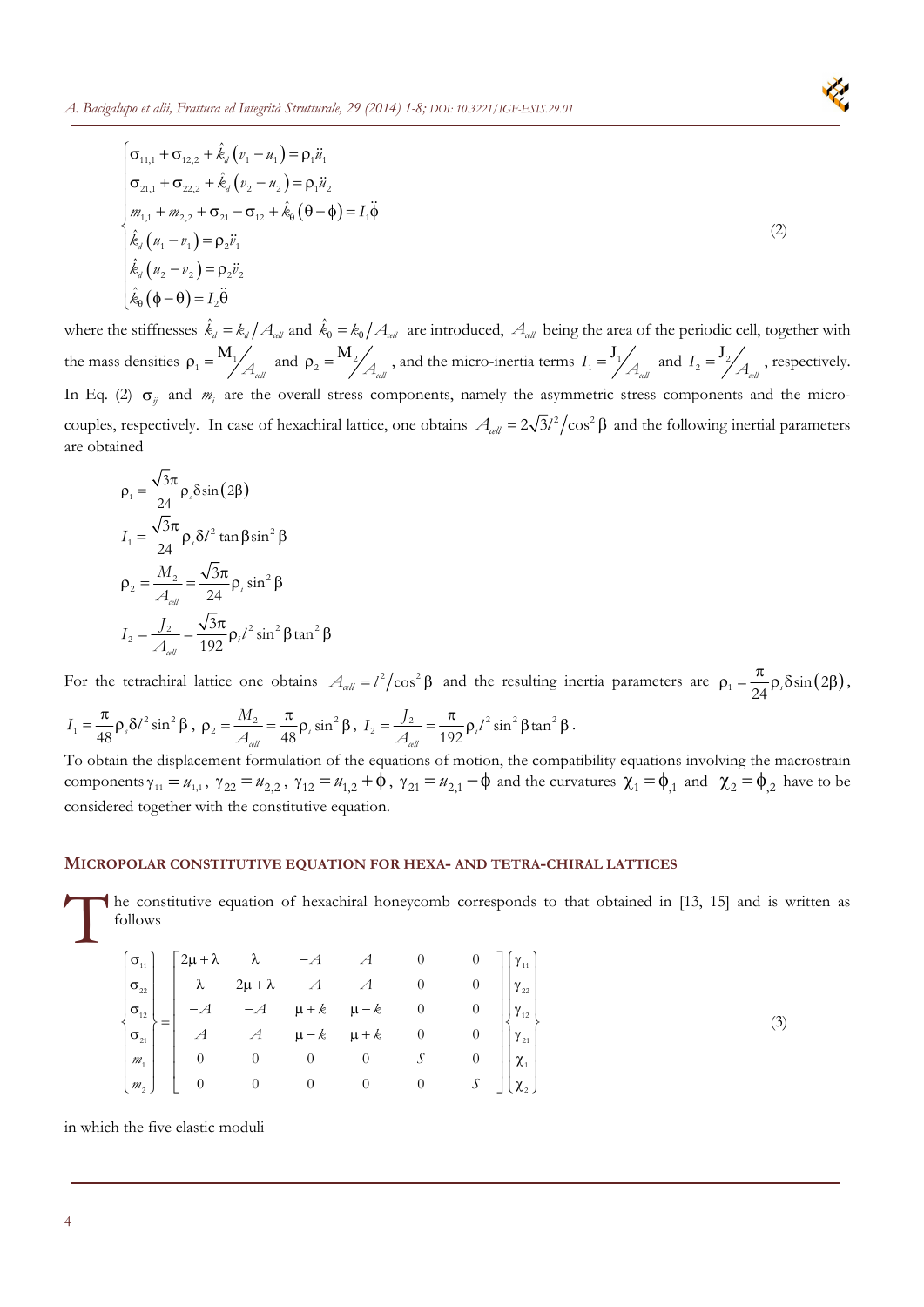

$$
\mu = \frac{\sqrt{3}}{4} E_{,} \delta \left( 1 + \delta^{2} \right)
$$
\n
$$
\lambda = \frac{\sqrt{3}}{4} E_{,} \delta \left( 1 - \delta^{2} \right) \left( \cos^{2} \beta - \sin^{2} \beta \right)
$$
\n
$$
k = \frac{\sqrt{3}}{2} E_{,} \delta \left( \sin^{2} \beta + \delta^{2} \cos^{2} \beta \right)
$$
\n
$$
S = \frac{\sqrt{3}}{12} E_{,} \delta a^{2} \left( 3 \sin^{2} \beta + 4 \delta^{2} \cos^{2} \beta \right)
$$
\n
$$
A = -\frac{\sqrt{3}}{2} E_{,} \delta \left( 1 - \delta^{2} \right) \sin \beta \cos \beta
$$
\n(4)

depend on the Young's modulus, the slenderness ratio  $\delta = t/l$  and the angle  $\beta$  of inclination of the ligaments. The constitutive Eq. (3) show the coupling between the extensional strains  $\gamma_{11}$  and  $\gamma_{22}$  and the asymmetric strains  $\gamma_{12}$  and  $\gamma_{21}$  through the elastic constant *A*. The elastic moduli, with the exception of parameter  $\mu$ , depend on the parameter of chirality  $\beta$ , but only the constant  $A$  is an odd function of this parameter, i.e. it reverses its sign when the handedness of the material pattern is flipped over. In case of symmetric macro-strain fields, the fourth order elastic tensor for the hexagonal system corresponds to that of the transversely isotropic system whose elastic moduli in the plane of the lattice are:

$$
E_{\text{hom}} = \frac{2\sqrt{3}E_s\delta^3\left(1+\delta^2\right)}{\left(3\delta^2 + \delta^4\cos^2\beta + \sin^2\beta\right)}
$$
  

$$
v_{\text{hom}} = \frac{\left(\delta^2\cos^2\beta - \sin^2\beta\right)\left(1-\delta^2\right)}{3\delta^2 + \delta^4\cos^2\beta + \sin^2\beta}
$$
  

$$
G_{\text{hom}} = \frac{\sqrt{3}}{4}E_s\delta\left(1+\delta^2\right)
$$
 (5)

For the tetrachiral lattice, the constitutive equation is written [15]:

|  | $\begin{bmatrix} \sigma_{11} \\ \sigma_{22} \\ \sigma_{12} \\ \sigma_{21} \\ m_1 \\ m_2 \end{bmatrix} = \begin{bmatrix} 2\mu & 0 & 0 & B & 0 & 0 \\ 0 & 2\mu & -B & 0 & 0 & 0 \\ 0 & -B & \kappa & 0 & 0 & 0 \\ B & 0 & 0 & \kappa & 0 & 0 \\ 0 & 0 & 0 & 0 & S & 0 \\ 0 & 0 & 0 & 0 & 0 & S \end{bmatrix} \begin{bmatrix} \gamma_{11} \\ \gamma_{22} \\ \gamma_{12} \\ \gamma_{11} \\ \gamma_{21} \\ \gamma_{12} \\ \gamma_{$ |  |  |  |
|--|--------------------------------------------------------------------------------------------------------------------------------------------------------------------------------------------------------------------------------------------------------------------------------------------------------------------------------------------------------------------------------------------------------------------------------|--|--|--|
|  |                                                                                                                                                                                                                                                                                                                                                                                                                                |  |  |  |
|  |                                                                                                                                                                                                                                                                                                                                                                                                                                |  |  |  |
|  |                                                                                                                                                                                                                                                                                                                                                                                                                                |  |  |  |
|  |                                                                                                                                                                                                                                                                                                                                                                                                                                |  |  |  |

where four elastic moduli are related to the lattice parameters as follows

$$
\mu = \frac{E_{\gamma}\delta}{2} \left( \cos^{2} \beta + \delta^{2} \sin^{2} \beta \right)
$$
  
\n
$$
k = E_{\gamma}\delta \left( \sin^{2} \beta + \delta^{2} \cos^{2} \beta \right)
$$
  
\n
$$
B = -E_{\gamma}\delta \left( 1 - \delta^{2} \right) \sin \beta \cos \beta
$$
  
\n
$$
S = \frac{1}{12} E_{\gamma} \delta a^{2} \left( 3 \sin^{2} \beta + 4 \delta^{2} \cos^{2} \beta \right)
$$
 (7)

Similarly to the hexachiral honeycomb, a coupling is obtained between the extensional strains and the asymmetric strains through the elastic modulus *B* which is an odd function of the parameter of chirality  $\beta$ , while the other elastic moduli are even functions. In case of symmetric macro-strain fields, the resulting classical fourth order elasticity tensor has the elastic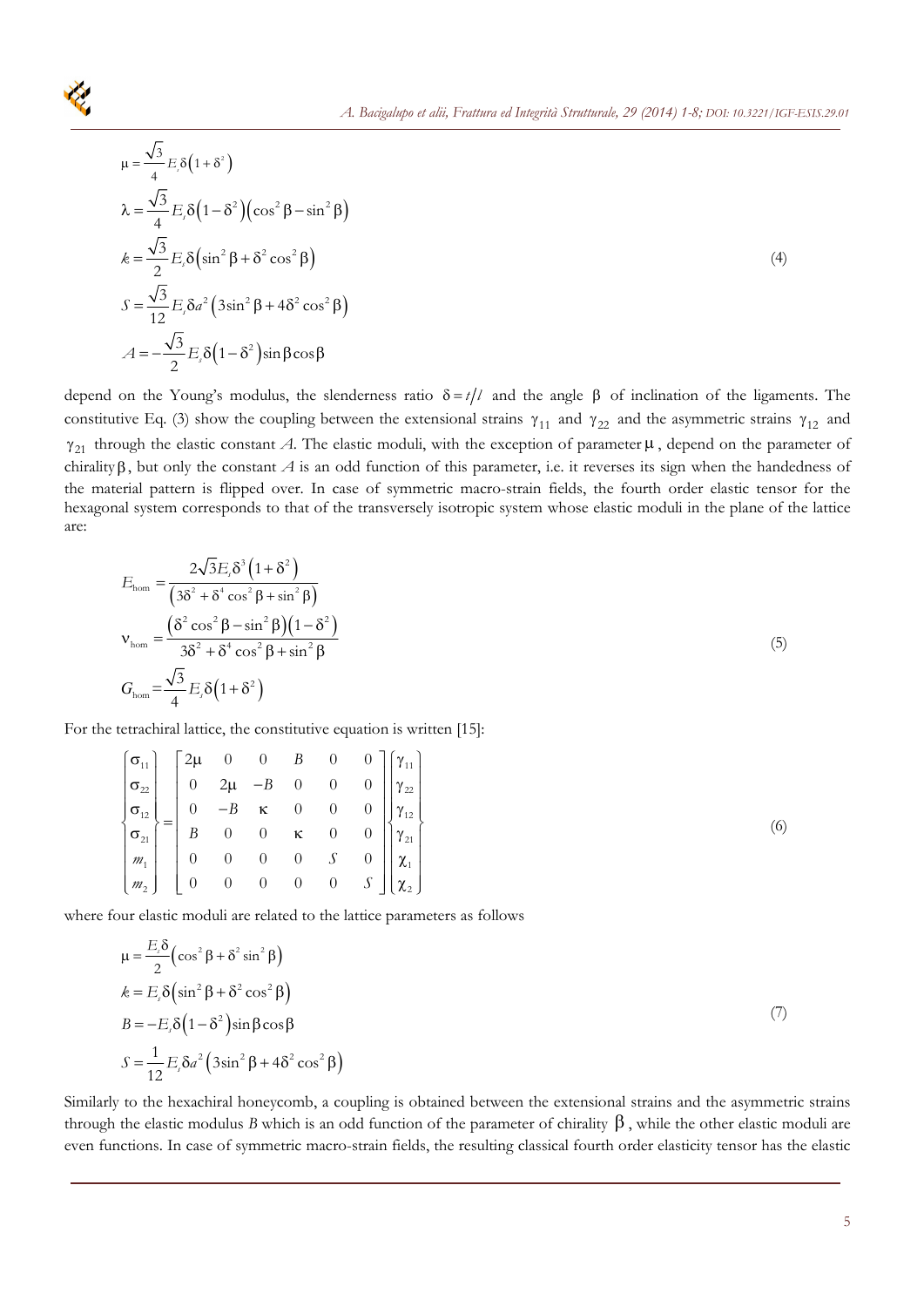moduli of the tetragonal system. The elasticity tensor depends on the chirality parameter, but unlike the hexachiral honeycomb, some elasticities are odd functions of  $\beta$  [15].

#### **PLANE WAVES PROPAGATION**

he free wave motion in the hexachiral material is written in terms of the components of the generalized displacement field  $\mathbf{U}(\mathbf{x}) = \begin{cases} u_1 & u_2 \end{cases} \phi \phi \phi_1 \phi_2 \phi_2 \phi_1^T$  in the following form The

$$
\begin{cases}\n(2\mu + \lambda)u_{1,11} - 2Au_{1,12} + (\mu + k)u_{1,22} + Au_{2,11} + (\mu - k + \lambda)u_{2,12} - Au_{2,22} - 2A\phi_{11} + 2k\phi_{2} + \hat{k}_{d}(v_{1} - u_{1}) = \rho_{1}\ddot{u}_{1} \\
Au_{1,11} + (\mu - k + \lambda)u_{1,12} - Au_{1,22} + (\mu + k)u_{2,11} + 2Au_{2,12} + (2\mu + \lambda)u_{2,22} - 2k\phi_{11} - 2A\phi_{2} + \hat{k}_{d}(v_{2} - u_{2}) = \rho_{1}\ddot{u}_{2} \\
S\phi_{11} + S\phi_{22} + 2Au_{11} + 2Au_{22} - 2ku_{12} + 2ku_{21} - 4k\phi + \hat{k}_{\theta}(\theta - \phi) = I_{1}\ddot{\phi} \\
\hat{k}_{d}(u_{1} - v_{1}) = \rho_{2}\ddot{v}_{1}, \\
\hat{k}_{d}(u_{2} - v_{2}) = \rho_{2}\ddot{v}_{2}, \\
\hat{k}_{\theta}(\phi - \theta) = I_{2}\ddot{\theta}.\n\end{cases}
$$
\n(8)

If a harmonic plane wave propagating along axis  $x<sub>1</sub>$  in an infinite planar micropolar medium is admitted, the generalized displacement field at a point is assumed in the following form  $\mathbf{U} = \hat{\mathbf{U}}^T \exp\left[i\left(qx_1 - \omega t\right)\right]$ , where *q* and  $\omega$  denote the wave number and the circular frequency, respectively, and  $\hat{\mathbf{U}}^T = \begin{cases} \hat{a}_1 & \hat{a}_2 \\ \hat{a}_3 & \hat{\phi} \\ \hat{a}_1 & \hat{b}_3 \end{cases}$  is the vector of the amplitudes  $(i = \sqrt{-1})$ . Substituting the assumed generalized displacement field in the equation of motion (8) one obtains the secular equation system for the equivalent continuum model

$$
\begin{bmatrix}\n(2\mu + \lambda)q^{2} + \\
\left[\frac{1}{2}k_{a} - \rho_{1}\omega^{2}\right] & Aq^{2} & 2iAq & -k_{d} & 0 & 0 \\
Aq^{2} & \left[\frac{(\mu + k)q^{2} + 1}{2ikq} - \frac{2ikq}{2ikq} & 0 & -k_{d} & 0 \\
-2iAq & -2ikq & \left[\frac{Sq^{2} + 4k + 1}{k_{0} - I_{1}\omega^{2}}\right] & 0 & 0 & -k_{0} & 0 \\
-\frac{k_{d}}{4} & 0 & 0 & \left[\frac{k_{d}}{4} - \rho_{2}\omega^{2}\right] & 0 & 0 & 0 \\
0 & -k_{d} & 0 & 0 & \left[\frac{k_{d}}{4} - \rho_{2}\omega^{2}\right] & 0 & 0 \\
0 & 0 & -k_{d} & 0 & 0 & \left[\frac{k_{d}}{4} - \rho_{2}\omega^{2}\right] & 0 \\
0 & 0 & -k_{0} & 0 & 0 & \left[\frac{k_{d}}{4} - \rho_{2}\omega^{2}\right]\n\end{bmatrix}
$$
\n(9)

The solution of the eigenproblem (9), characterized by a hermitian matrix, provides dispersion functions  $\omega(q)$  defined in the domain  $q \in \left[-\frac{1}{q}\right]$ . *a a*  $\epsilon \left[ -\frac{\pi}{a}, \frac{\pi}{a} \right]$ , *a* being the characteristic size of the cell as shown in Figure 2. Since the model has six degrees of freedom, it follows that in the general case six plane waves may propagate, each characterized by a dispersion function. It

follows that this model exhibits plane waves more complex than those obtained and discussed by Parfitt and Eringen [17] for isotropic achiral two dimensional micropolar solids and more recently by Khurana and Tomar [18] for 3D chiral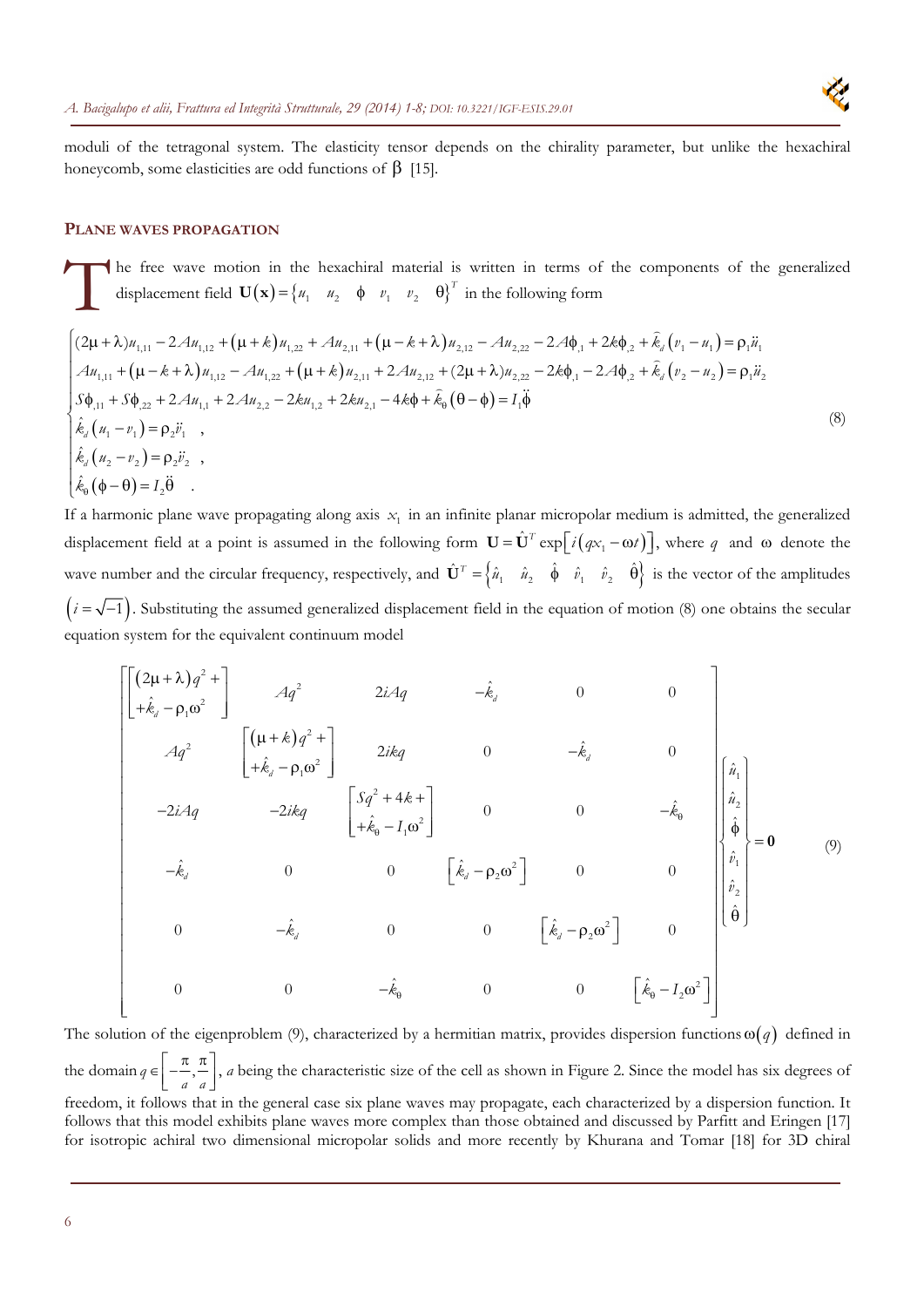

micropolar media. Since the matrix of the coefficient in the eigenproblem (9) is hermitian, the eigenvalues are real, but not necessarily positive. Therefore, for some values of the model parameters is expected a reduced number of dispersive functions.

In case of a tetrachiral lattice with internal resonant masses the free wave equation of motion takes the form:

$$
\begin{cases}\n2\mu u_{1,11} + k u_{1,22} + B u_{2,11} - B u_{2,22} - B \phi_{11} + k \phi_{21} + \hat{k}_d (v_1 - u_1) = \rho_1 \ddot{u}_1 \\
B u_{1,11} - B u_{1,22} + k u_{2,11} + 2 \mu u_{2,22} - k \phi_{11} - B \phi_{21} + \hat{k}_d (v_2 - u_2) = \rho_1 \ddot{u}_2 \\
S \phi_{111} + S \phi_{22} + B u_{11} + B u_{2,2} - k u_{1,2} + k u_{2,1} - 2k \phi + \hat{k}_\theta (\theta - \phi) = I_1 \ddot{\phi} \\
\hat{k}_d (u_1 - v_1) = \rho_2 \ddot{v}_1 \\
\hat{k}_d (u_2 - v_2) = \rho_2 \ddot{v}_2 \\
\hat{k}_\theta (\phi - \theta) = I_2 \ddot{\theta}\n\end{cases}
$$
\n(10)

In this case the secular equation system is written as follows:

$$
\begin{bmatrix} 2\mu q^{2} + \hat{k}_{d} + \\ -\rho_{1}\omega^{2} & Bq^{2} & iBq & -\hat{k}_{d} & 0 & 0 \\ & Bq^{2} & \begin{bmatrix} kq^{2} + \hat{k}_{d} + \\ -\rho_{1}\omega^{2} \end{bmatrix} & ikg & 0 & -\hat{k}_{d} & 0 \\ & ikg & 0 & -\hat{k}_{d} & 0 \\ & -iBq & -ikq & \begin{bmatrix} Sq^{2} + 2k + \\ +\hat{k}_{0} - I_{1}\omega^{2} \end{bmatrix} & 0 & 0 & -\hat{k}_{0} & \begin{bmatrix} \hat{a}_{1} \\ \hat{a}_{2} \\ \hat{\varphi} \\ \hat{\varphi} \\ \hat{\varphi} \\ \hat{\varphi} \\ 0 & -\hat{k}_{d} & 0 & 0 & \begin{bmatrix} \hat{k}_{d} - \rho_{2}\omega^{2} \end{bmatrix} & 0 & 0 \\ & 0 & -\hat{k}_{d} & 0 & 0 & \begin{bmatrix} \hat{k}_{d} - \rho_{2}\omega^{2} \end{bmatrix} & 0 \\ & 0 & 0 & -\hat{k}_{0} & 0 & 0 & \begin{bmatrix} \hat{k}_{e} - I_{2}\omega^{2} \end{bmatrix} & 0 \\ & 0 & 0 & -\hat{k}_{0} & 0 & 0 & \begin{bmatrix} \hat{k}_{e} - I_{2}\omega^{2} \end{bmatrix} & 0 \end{bmatrix}
$$

Again the solution of the eigenproblem (11) with hermitian matrix provides dispersion functions  $\omega(q)$ , defined in the

domain  $q \in \left[-\frac{\pi}{2}\right]$ *a a*  $\in \left[-\frac{\pi}{a}, \frac{\pi}{a}\right].$ 

The analytical formulation here derived, which is based on a micropolar continuum model enriched with additional degrees of freedom of the resonating masses located inside the rings, will be developed in future research to analyze the wave propagation and to appreciate the influence of the geometrical and mechanical parameters of the microstructure and of the resonant devices on the frequency spectra and on the conditions of wave attenuation. The reliability of the results has to be evaluated from the comparison with the rigorous solutions obtained from a Floquet-Bloch analysis of the generalized beam lattice proposed in this paper. Finally, it should be noted that the validity of this model relies on the rigidity assumption of the rings [15], a condition that may be easily implemented in the physical model.

#### **ACKNOWLEDGEMENTS**

The Authors acknowledge financial support of the (MURST) Italian Department for University and Scientific and Technological Research in the framework of the research MIUR Prin09 project XWLFKW, Multi-scale modelling of mat